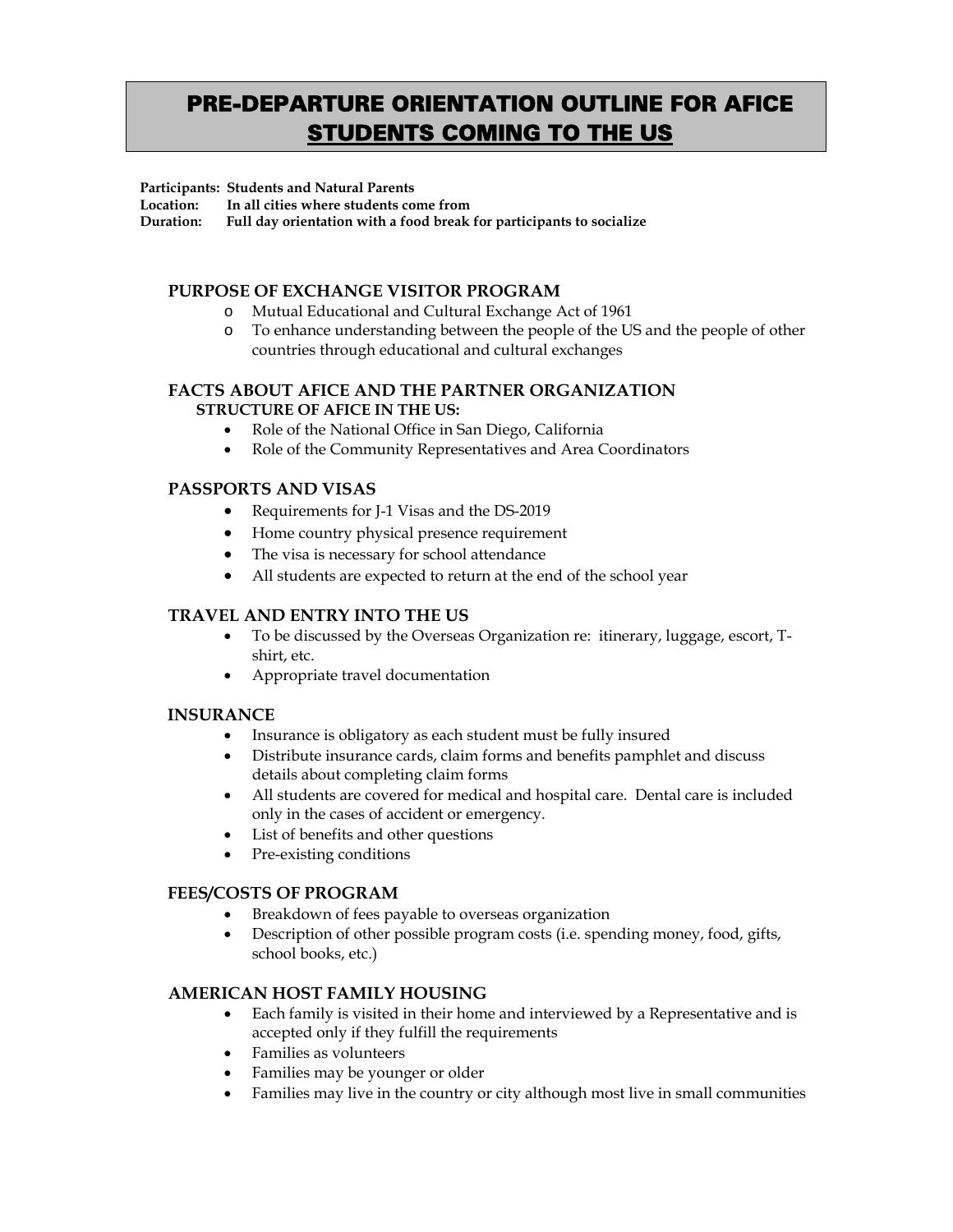- Families may have young children, no children and some may have teenagers
- All families have one thing in common which is an interest in sharing with a student from another culture
- Responsibilities of the Host Family are board, room and hopefully, love
- Church and the host family
- You as a guest in the Host Family's home

# **RULES**

- Rules set by AFICE are valid for all students with no exception. List of rules.
- Drinking of alcoholic beverages is not permitted under AFICE rules with the exception of occasional wine or beer in the Host Family home and with the permission of the Host Parents.
- Drugs of any kind, of course, are not permitted and a student will be sent home for any form of drug using
- Driving alone is not permitted. Cover driver's education agreement, insurance.
- Traveling alone is not permitted overnight or with other teenagers
- Natural parents, siblings and friends are not allowed to visit the student during their exchange program. The only exception to this rule would be the natural parents may visit at the very end of the program, AFICE must be informed well enough in advance, and only at the permission of the host family.
- Hitchhiking is not permitted
- Host Families must know where student is and who he/she is with at all times

# **SCHOOLS**

- AFICE exchange students must take American History/American Government (one semester of each or one full year if combined) and English (one year)
- Exchange students are guests in the American school and therefore it is important for every student to keep their grades up and have a good attitude
- Exchange students are encouraged to join school and club activities
- Students usually take lunches to school. If so, the Host Family will provide the food to take. If the student buys his/her lunch at school, he/she must pay for it.
- EXCHANGE STUDENTS ARE NOT NECESSARILY SENIORS IN HIGH **SCHOOL**
- The school determines which students will be seniors depending on the record the students bring and the courses taken
- Exchange students who are seniors are not always allowed to graduate. Each school has its own rules which determine whether exchange students who have only participated for one year will be allowed to graduate
- Reiterate the additional school expenses that might occur

# **MONEY**

- Average amount of spending money to be provided by natural parents each month
- General reserve amount that should be kept in the bank for emergencies or special activities per month
- Exchange students must not borrow money but should learn how to budget
- It is recommended that every exchange student have his/her own checking account, bank card, etc.
- If the student does not have sufficient money for his/her needs, the student should contact his/her Community Representative immediately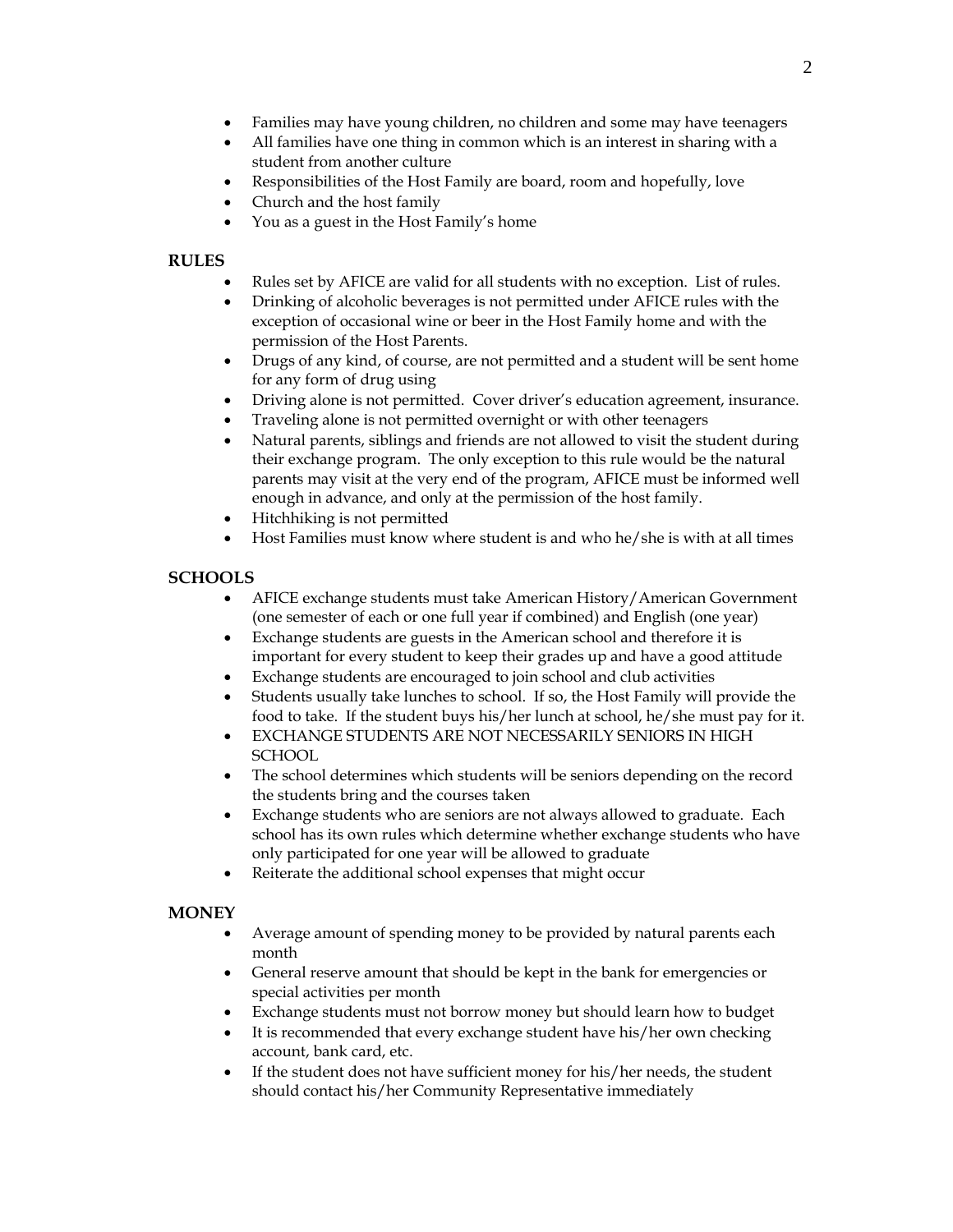#### **TELEPHONE CALLS/EMAILING**

- Telephone calls/emails home are not encouraged as it is very expensive and often makes a student feel lonesome
- When a long-distance call is made, it is necessary that the student first get the permission of a Host parent, and then immediately pay the bill when it comes in
- Getting a pre-paid phone card is the best if possible. If not, calls should be made collect, if calls are made at all
- Natural parents are also urged not to call very often as it can be detrimental to the student's exchange experience
- Corresponding rules for emailing and use of host family's computer. Students should limit the amount of computer time if the host family allows it. Students are in the US to bond with the host family, not communicate with friends and relatives back home

# **LIFE IN THE UNITED STATES**

- American Community
- The difference between Host Parents and Natural Parents
- Attitudes towards sex/Students being sent home
- Exchange students living as a member of the Host family, sharing in chores and responsibilities of the home
- SHARE feelings and experiences with the Host family
- PARTICIPATE in activities family, school and social. Socialize with American teens and try not to always be only with other exchange students from your own country.
- Do not compare with your life in your home country
- Acceptance and adjusting

# **SEXUAL ABUSE/EXPLOITATION**

- How to Identify
	- Sexual abuse/exploitation includes many different acts
		- Unwanted touching of genital areas
		- Showing movies or pictures of people undressed or having sexual intercourse
		- Forcing you to participate in an unwanted sexual act
		- Inappropriate sexual comments or propositions
		- Threats of physical abuse or safety
	- How to avoid misidentifying sexual abuse/exploitation
		- Gestures that are "bad" in your country are not necessarily in the US
		- Hugs are a common form of greeting between friends/family
		- Friendship can be shown in the form of pats on the back, jabs on the shoulder, patting on the head, etc
		- Winking can indicate different signals: flirtation, friendliness, amusement, or saying "I'm just kidding"
- How to Report
	- If you believe you have been subjected to sexual abuse, call your Community Representative immediately. If Representative is not available, call Area Coordinator or National Office immediately.
	- Very Important that you contact someone at AFICE first and foremost so that the issue can be addressed immediately